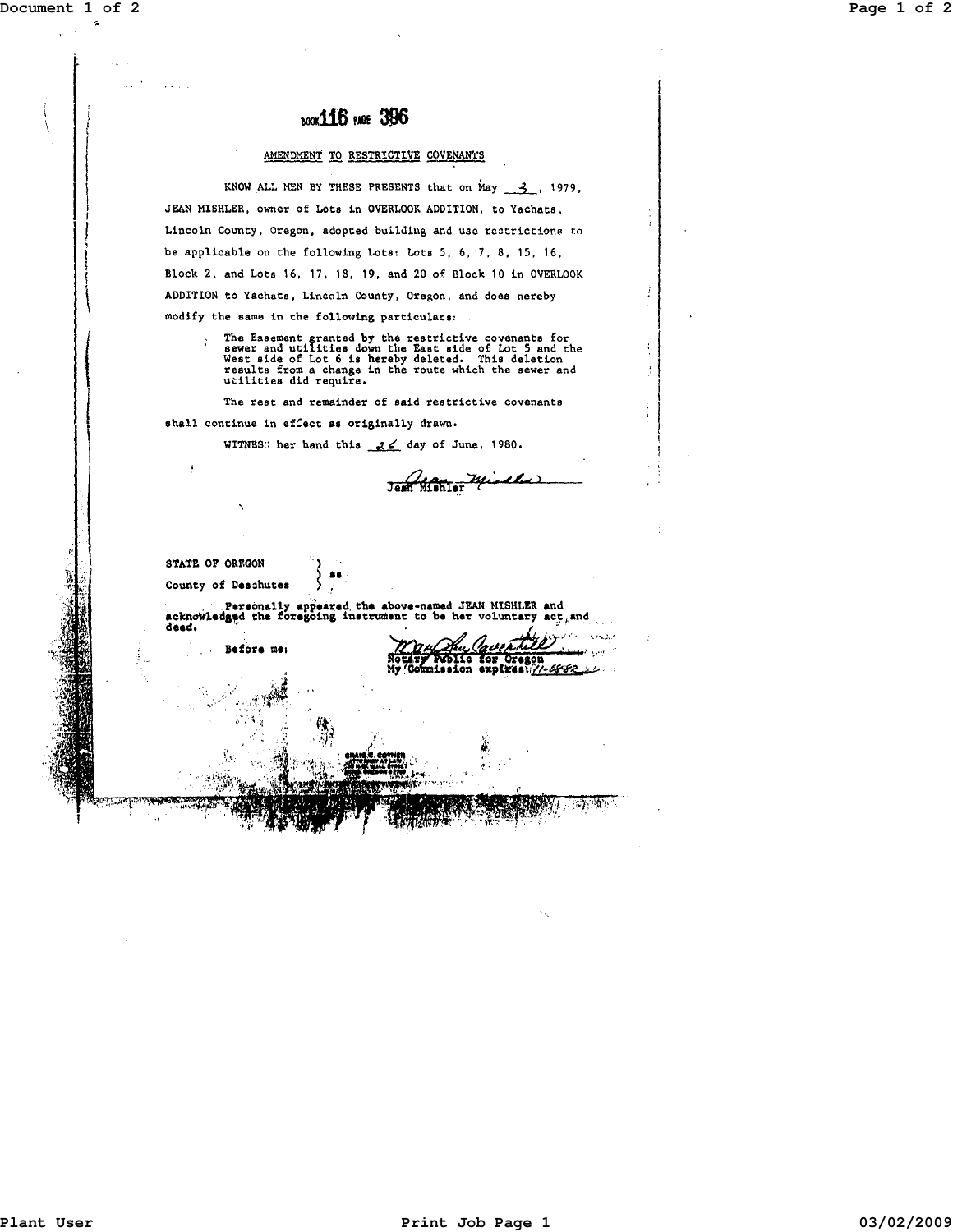

 $\mathcal{F}^{\mathcal{G}}$  , and  $\mathcal{F}^{\mathcal{G}}$  , and  $\mathcal{F}^{\mathcal{G}}$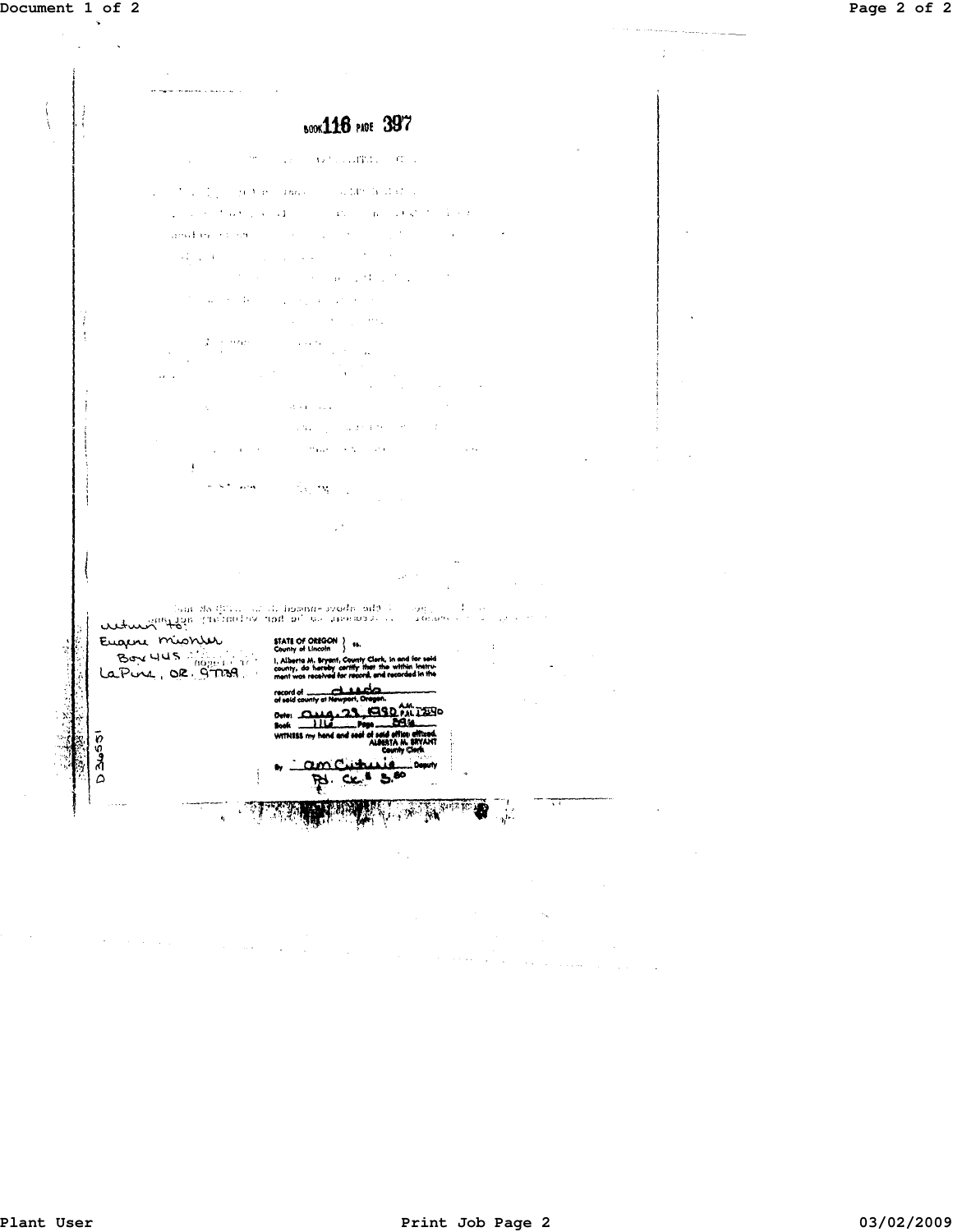$\sim$ 

ã

### ;~~~~~~~~~\;..,;.~!;.,;,

# RESTRICTIVE COVENANTS AND THE 411

KNOW ALL MEN BY THESE PRESENTS, That JEAN MISHLER, owner<br>of Lots in OVERLOOK ADDITION, to Yachats, Lincoln County, Oregon,<br>has adopted the following building and use restrictions to be<br>applicable on the following Lots: Lot

1. No outside toilets, barns or pig pens shall be built or placed on said lots and no horses, cattle, pigs, sheep or goats shall be allowed on or be permitted to graze on said lots.

2. All buildings must set back twenty feet from street<br>lines and five feet from property lines. The above lots are<br>restricted to one single family residence with a maximum height of<br>not more than fifteen feet above the gro

3. The exterior of any structure shall be completed<br>started, said structure must have a contract of the started, said struction is<br>concrete or comparable material and conform to zoning and ouilding<br>codes for the City of Ya Oregon.

4. No trailer houses or R'' vehicles shall be permitted<br>or said lots, except while home is being constructed, and under no<br>circumstances shall a trailer house be left on said lots for more<br>than one year while home is under

5. No trees, shrubs or other visual obstructions that<br>free more than six fect in height shall be permitted within twenty<br>free of street lines or five feet from property lines, and no<br>trees or other visual obstruction that

<sup>j</sup>6. Each property owner is responsible for keeping lot, or lots, in a neat and orderly manner at all times.

7. In the event any of the conditions, restrictions, or easements as set forth herein, or recorded, are violated, broken or threatened to be violated or broken, any one or more lot owners in said area shall have the right

8. No 100% A Frame type house shall be constructed on any lot.

9. No house of less than eight hundred square feet<br>shall be constructed on a lot. This pertains to the main floor.

10. No conditions, restrictions and easements herein<br>contained shall be contrary to any overruling planning and zoning<br>ordinance or statute of the appropriate governmental regulatory body.

11. These covenants are to run with the land and shall be binding on all parties and all persons claiming under them for a period of fifteen years from the date these covenants are perfound of firecan yours from and covenants ahall be automatically extended, after which time said covenants ahall be automatically

Restrictive Convenanta Fage one

> CRAIG C. COYNER . ,.." .. ~ .............. .. ''" \_, .. ....... "".to ... 9'"

 $\zeta^{\lambda}$